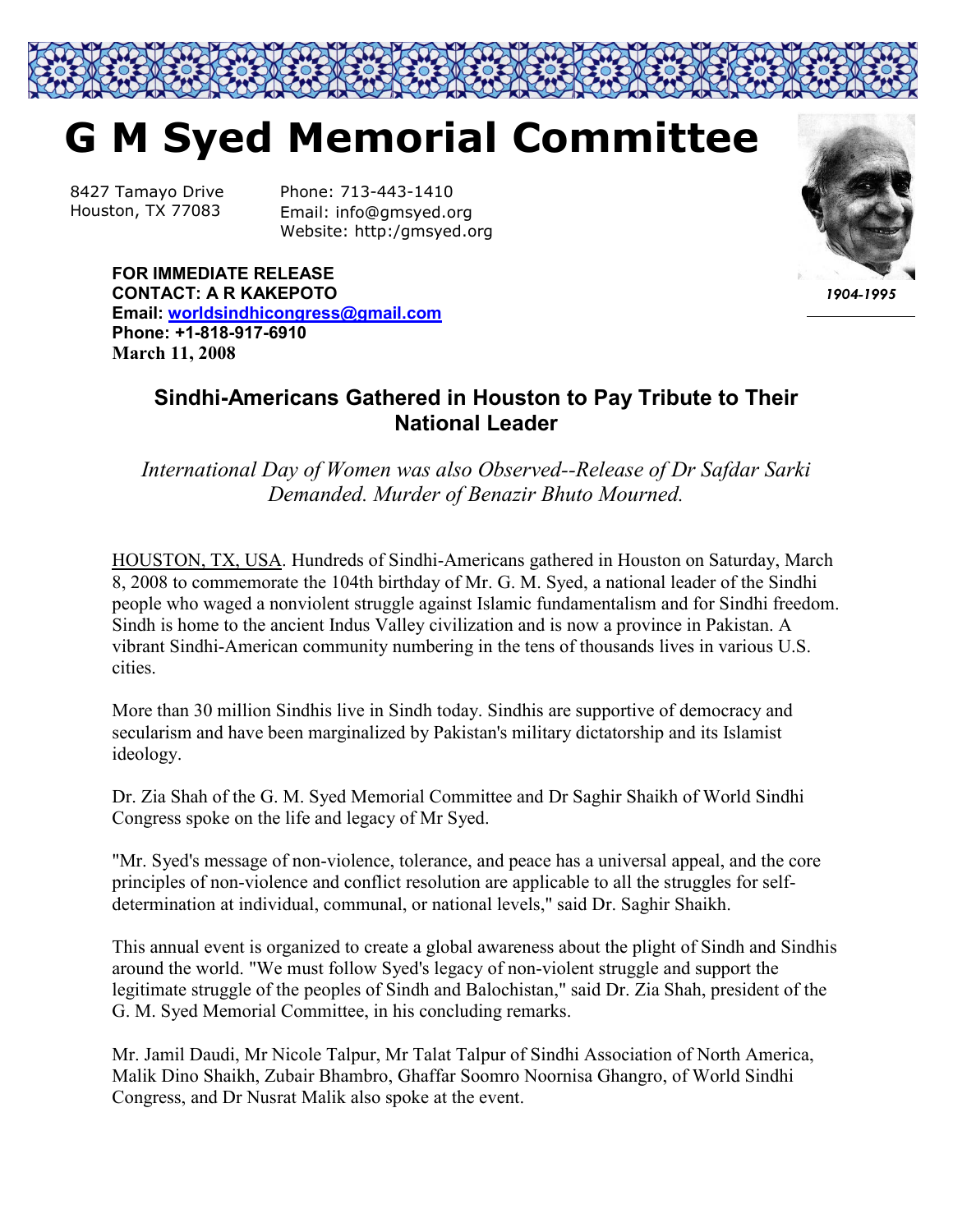

Since March  $8<sup>th</sup>$  is also the International Day of Women, Ms Noornissa Ghangro conducted an interactive community dialogue session among the participants on the issues of women's rights and role in Sindhi society.

Audience also jointly observed one minute silence over the martyrdom of **Ms Benazir Bhutto** who was brutally killed in December 2007.

During this event, G M Syed Memorial Awards for 2007 were also announced. Two Sindhi political leaders **Dr. Safdar Sarki (45) of Texas, USA** and **Dr. Ghanshyam Parkash-Hotumalani (50) of New Dehli, India**, were conferred with the prestigious 'G. M. Syed Memorial Awards 2007' in recognition of their contributions to *Sindhi rights movement.* These awards are jointly sponsored by the World Sindhi Congress and the G. M. Syed Memorial Committee.

The meeting concluded that the Pakistani government has been systematically violating the human rights of the secular-minded people of Sindh and Baluchistan. Pakistan has propped up Islamic fundamentalists, encouraged migration to reduce the indigenous people to a minority, and exploited the natural resources of the two provinces. Since last three years, it has been bombing and strafing Baloch villages with military equipment provided by the USA to fight Al-Qaeda and remnants of the Taliban. In year 2006 and 2007 the great Baloch leaders were assasinated: Sardar Akbar Ali Bugti and Balach Marri. Several hundreds of Baloch and Sindhis have been kidnapped by the Pakistani military over the last few years. The meeting expressed special concern about the Sindhi-American Dr. Safdar Sarki, who is under the custody and of Pakistan agencies since February 2006.

A dinner and Sufi music session concluded the meeting.

**The G. M. Syed Memorial Committee** is a Houston, TX-based educational group organized to promote G. M. Syed's message of non-violence, democracy, secularism, and the right to selfdetermination for Sindhis and other oppressed nations within the international community. For more information, visit http://www.gmsyed.org.

**The World Sindhi Congress (WSC)** is one of the most prominent human rights advocacy organizations for Sindh and Sindhis. The main objective of WSC is to create a better understanding among the international community about the persecuted status of Sindhis in Pakistan and about the Sindhi people's struggles for their human rights, including the right to self-determination. WSC is a registered company in England and Wales, and California, USA, organized to carry out non-profit activities only. For more information, visit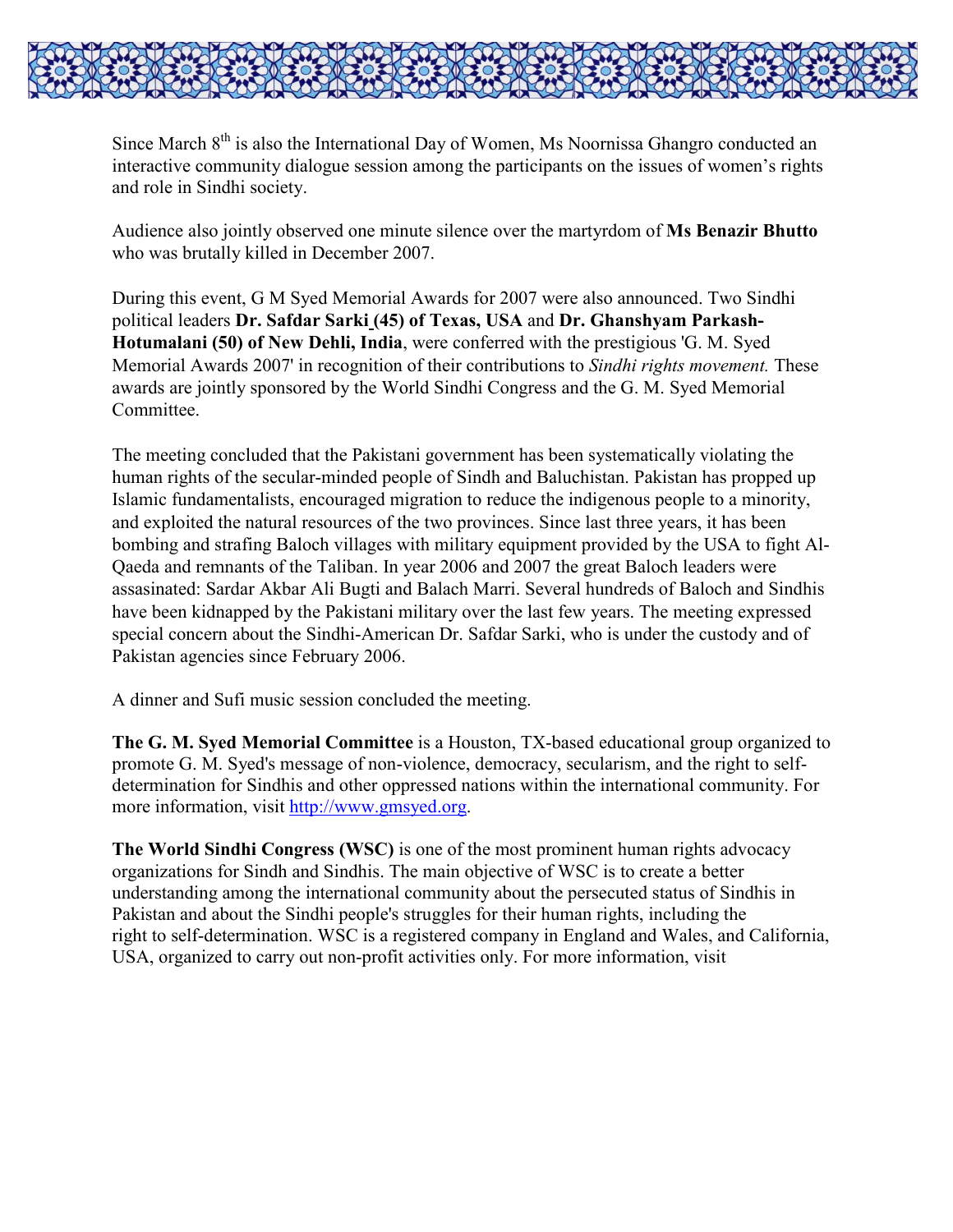

Speakers (Right to Left) Top: Zia Shah, Saghir Shaikh, Noonisa Ghangro, Nusrat Malik Bottom: Talat Talpur, Zubair Bhambhro, Umed Laghari, Malik Dino Shaikh